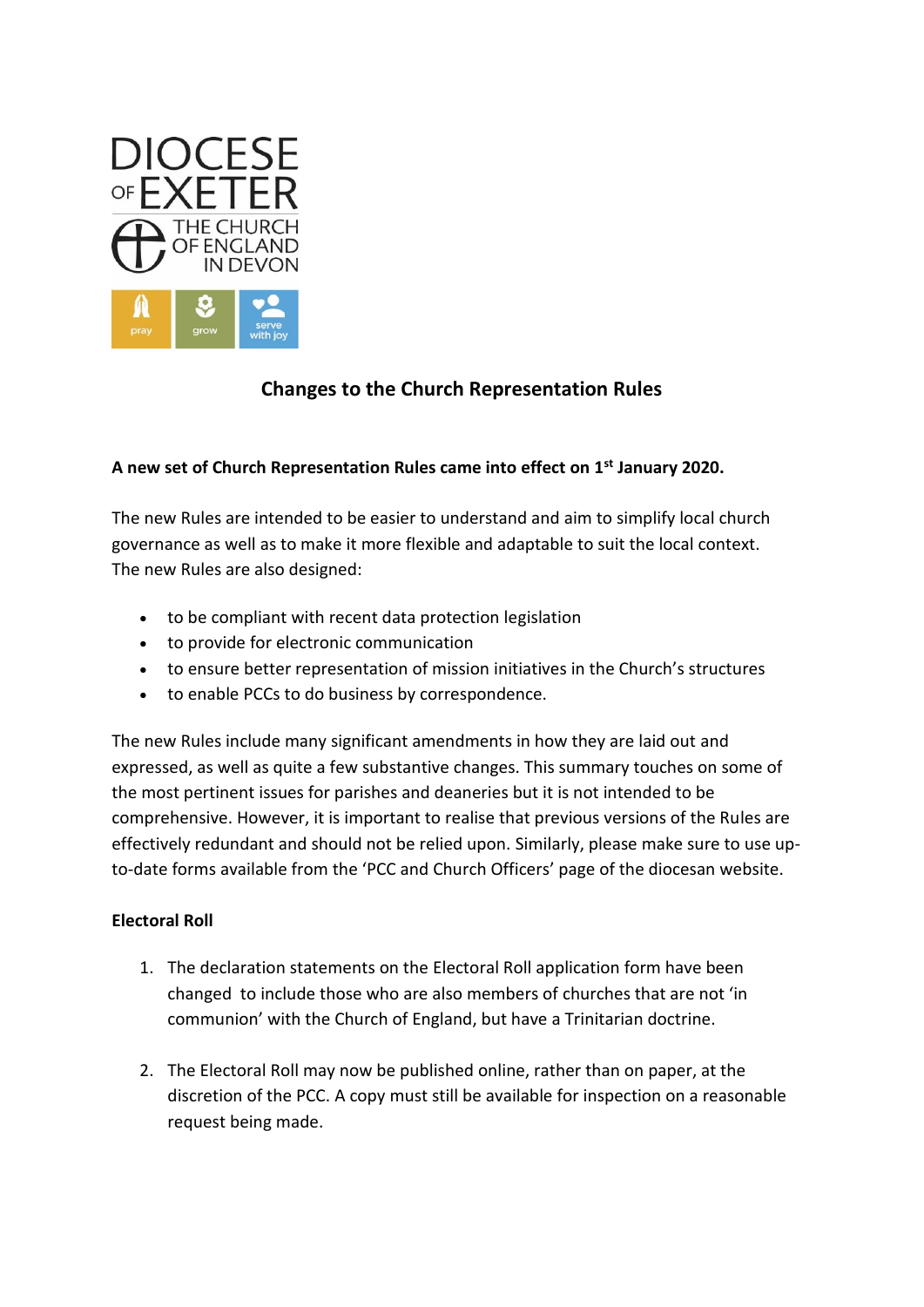- 3. The published version of the Electoral Roll (and the copy available for inspection) is only to list the names of those on it, no other personal information (eg address) may be included.
- 4. There is no requirement to remove names from the Electoral Roll between APCMs.

# **APCM – Annual Parochial Church Meeting**

Annual Meetings can now be held during the period  $1<sup>st</sup>$  January to  $31<sup>st</sup>$  May.

- 1. The formal charity Annual Report (including accounts) of the PCC must be in a format allowed by General Synod.
- 2. The Annual Report must now also include a formal statement concerning safeguarding, as directed by the House of Bishops' guidance.
- 3. The Annual Report may be published online, rather than on paper, at the PCC's discretion.
- 4. If the Annual Meeting wishes to appoint some or all of the parish's Licenced Readers to the PCC, this must be done annually at each APCM. Readers with PTO, or who have Emeritus status, cannot be appointed to the PCC by the APCM and must stand for election alongside any other lay member of the parish if they want to serve on their parish's PCC. (Please note: Readers are not ex-officio on any Synod, PCC, or committee).
- 5. The Annual Meeting no longer appoints Sidesmen or women, this task is now undertaken by the PCC.
- 6. As well as Deanery Synod representatives and PCC members, an Annual Meeting may also separately elect the members of a Joint Church Council, where such a council exists (see below)
- 7. In a tied election, lots are drawn by the Presiding Officer.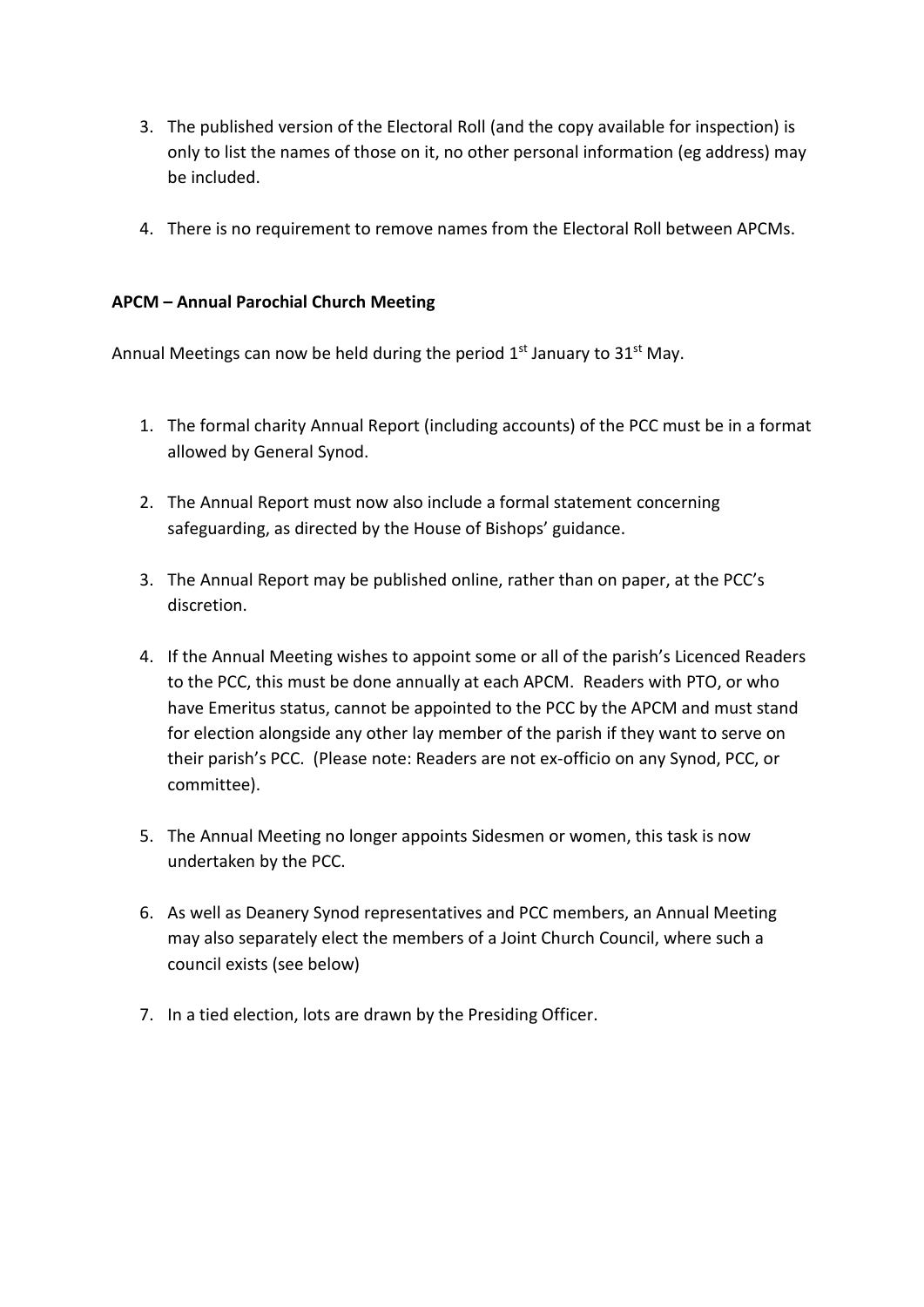#### **Parochial Church Councils**

- 1. It is the task of the PCC to appoint Sidesmen and women.
- 2. Only members of the PCC may attend PCC meetings. People who are not members of the PCC may only attend at the specific invitation of the PCC.
- 3. There is no longer any minimum number of PCC meeting that must be held in any 12 month period. The PCC must simply meet sufficient times to transact the business it needs to do.
- 4. Within a Team Ministry (single Benefice) all the clergy licenced to the Team are members of all PCCs within that Team and may attend all PCC meetings. Thus, each member of a Team Ministry is a Charity Trustee of each parish in their Team.

However, within a Group Ministry (multiple Benefices) while the licenced clergy within the Group Ministry may attend all PCC meetings of all PCCs within that Group Ministry and take part in all discussions, only the clergy licenced to the specific parish who's PCC is meeting, may vote on any resolution. Thus, clergy are only Charity Trustees of the parishes within their own benefice.

- 5. On any PCC the lay members must be in a majority. If the licencing of a Team Vicar or Curate would give the clergy a majority or equal presence on a PCC to that of the laity then that clergy person cannot become a member of the PCC.
- 6. A PCC meeting is only quorate if at least one-third of the members are present and the lay members are in a majority. An emergency meeting of the PCC is only quorate if a majority of the members are present and the lay members outnumber the clergy.
- 7. Emergency meetings may be called with whatever notice period is deemed practicable.
- 8. An Independent Examiner or Auditor is entitled to view all approved copies of PCC minutes.
- 9. The business of the PCC may be conducted by correspondence (email) if considered appropriate by the Chair. Any decisions made by the PCC in this way must be reported to the PCC at its next meeting.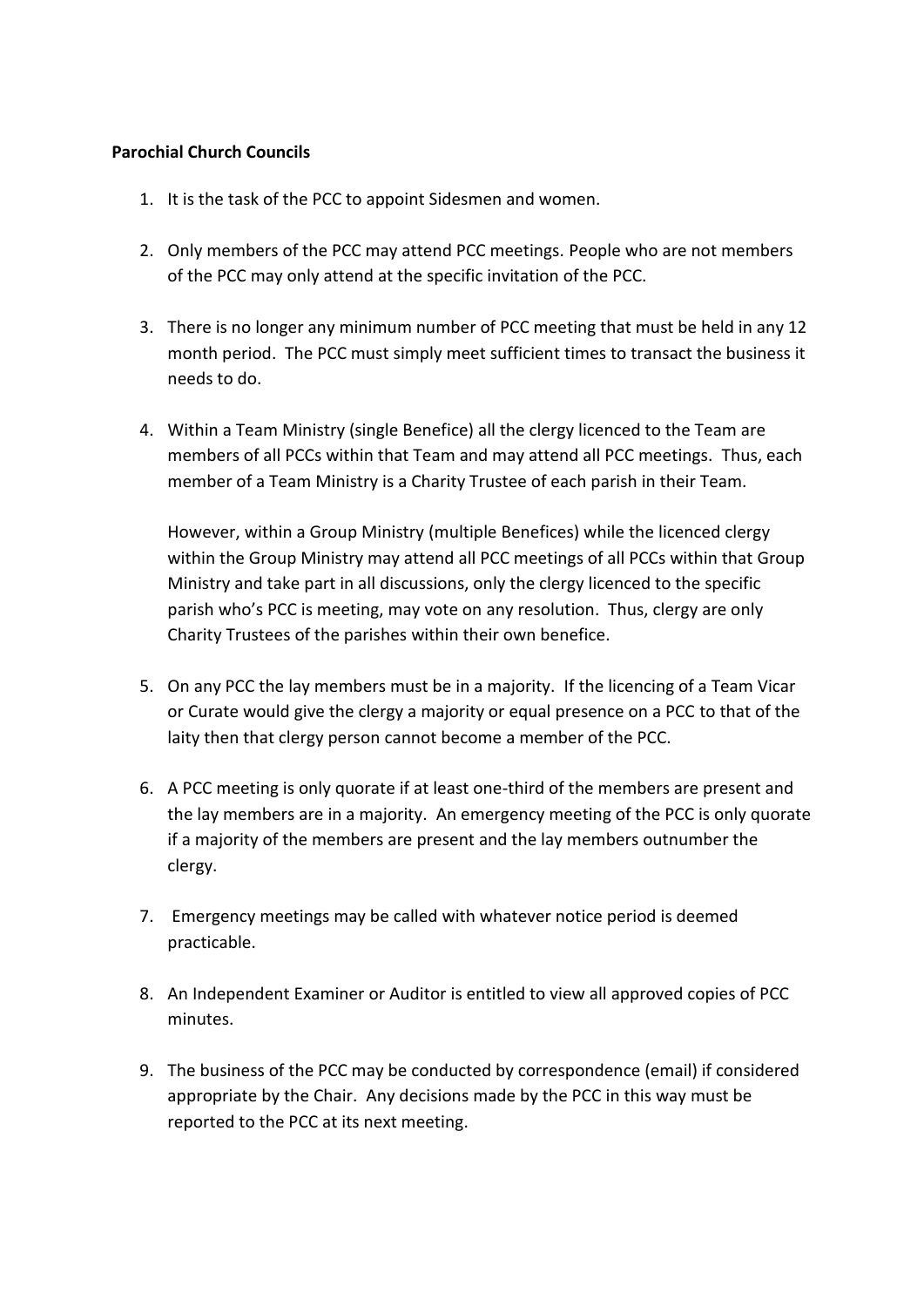# **Standing Committee of the PCC**

- 1. The PCC may limit the scope and powers of its Standing Committee, or give directions to its Standing Committee which the Standing Committee must then follow.
- 2. The Standing Committee may not exercise any power that would require a resolution of the PCC.
- 3. The size of the Standing Committee is now dependent on the number of people declared as on the Electoral Roll of the parish at the Annual Meeting.
	- a. If ER more than 50 then the Standing Committee consists of the Minister, 2 Churchwardens and at least 2 other people appointed by the PCC from its own lay membership.
	- b. If ER is 50 or less then the Standing Committee consists of the Minister and at least 2 people appointed by the PCC from its own lay membership.
- 4. The Term of Office for members of the Standing Committee is until the end of the next Annual Meeting.

# **Deanery Synod**

- 1. The Term of Office for members of a Deanery Synod runs for 3 years from the  $1<sup>st</sup>$  July following a normal election year – ie. 2020 and then every 3 years thereafter.
- 2. Although a newly elected Deanery Synod representative would only take up their position on the Synod from 1<sup>st</sup> July, they are however immediately a member exofficio of their parish PCC following their election.
- 3. Co-opted members of a Deanery Synod (clergy or laity) cannot vote in the elections of those standing for other synodical bodies (eg Diocesan Synod).
- 4. Mission initiatives created through a BMO (Bishop's Mission Order) may now have their own separate representation on the appropriate Deanery Synod as directed by the Bishop.